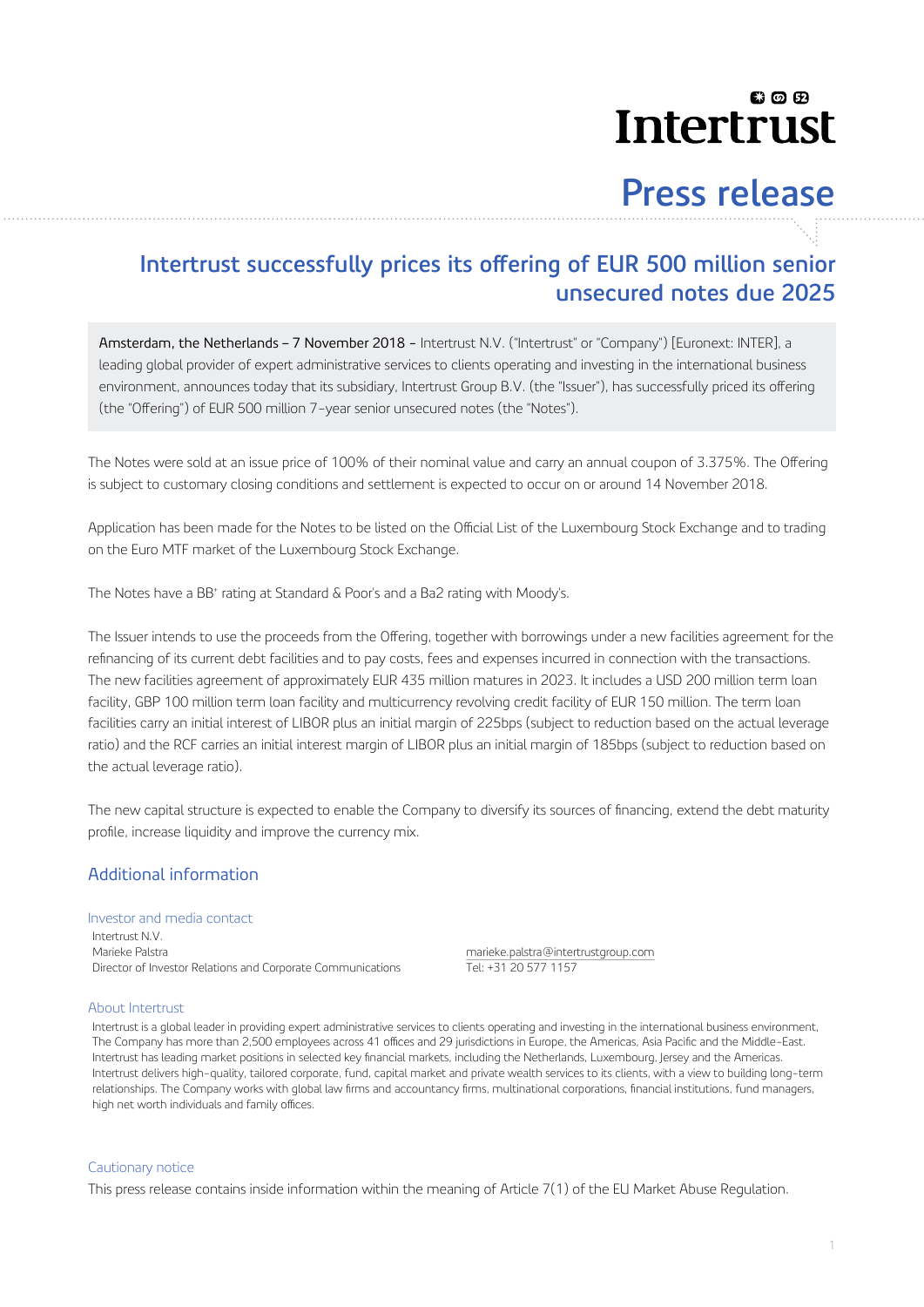The Notes will be offered and sold only (i) in the United States to persons reasonably believed to be qualified institutional buyers pursuant to Rule 144A under the U.S. Securities Act of 1933, as amended (the "Securities Act") and (ii) outside the United States in offshore transactions to non-U.S. persons in reliance on Regulation S under the Securities Act, subject to prevailing market and other conditions. There is no assurance that the Offering will be completed or, if completed, as to the terms on which it is completed. This press release is not an offer to sell the Notes in the United States. The Notes to be offered have not been and will not be registered under the Securities Act or the securities laws of any other jurisdiction and may not be offered or sold, directly or indirectly, in the United States or to or for the account or benefit of U.S. persons (as such term is defined in Regulation S of the Securities Act), absent registration or unless pursuant to an applicable exemption from the registration requirements of the Securities Act and any other applicable securities laws. If any public offering of the Notes is made in the United States, it will be by means of a prospectus that may be obtained from the Issuer that will contain detailed information about the Issuer, Intertrust, its subsidiaries and management, as well as financial statements. No public offering of the Notes will be made in the United States in connection with the above-mentioned transaction.

The Notes are not intended to be offered sold or otherwise made available to, and should not be offered sold or otherwise made available to, any retail investor in the European Economic Area ("EEA"). For these purposes, a retail investor means a person who is one (or more) of: (i) a retail client as defined in point (11) of Article 4(1) of Directive 2014/65/EU (as amended, "MiFID II"); or (ii) a customer within the meaning of Directive 2002/92/EC (as amended, the "Insurance Mediation Directive"), where that customer would not qualify as a professional client as defined in point (10) of Article 4(1) of MiFID II; or (iii) not a qualified investor as defined in Directive 2003/71/EC (as amended, the "Prospectus Directive"). Consequently, no key information document required by Regulation (EU) No 1286/2014 (as amended, the "PRIIPs Regulation") for offering or selling the Notes or otherwise making them available to retail investors in the EEA has been prepared and therefore offering or selling the Notes or otherwise making them available to any retail investor in the EEA may be unlawful under the PRIIPs Regulation. This announcement does not constitute and shall not, in any circumstances, constitute an offering to retail investors. The offer and sale of the Notes in any member state of the EEA will be made pursuant to an exemption under the Prospectus Directive from the requirement to publish a prospectus for offers of notes. The preliminary offering memorandum produced for the Offering is not a prospectus for the purposes of the Prospectus Directive. No prospectus is required in accordance with the Prospectus Directive for the Offering

This communication does not constitute an offer of securities to the public in the United Kingdom. No prospectus has been or will be approved in the United Kingdom in respect of the Notes. Consequently, this communication is directed only at persons who are "qualified investors" (as defined in the Prospectus Directive (as defined herein)) who are (i) persons having professional experience in matters relating to investments falling within Article 19(5) of the Financial Services and Markets Act 2000 (Financial Promotion) Order 2005 (the "Order") or (ii) high net worth entities falling within Article 49(2)(a) to (d) of the Order, or (iii) are outside the United Kingdom or (iv) are persons to whom an invitation or inducement to engage in investment activity within the meaning of section 21 of the Financial Services and Markets Act 2000 (the "FSMA") in connection with the issue or sale of any securities may otherwise lawfully be communicated or caused to be communicated (all such persons together being referred to as "Relevant Persons"). The preliminary offering memorandum produced for the Offering is being distributed only to and directed only at Relevant Persons and must not be acted on or relied on by persons who are not Relevant Persons. The Notes are only available to, and any invitation, offer or agreement to subscribe, purchase or otherwise acquire such Notes will be engaged in only with, Relevant Persons. The preliminary offering memorandum produced for the Offering and its contents are confidential and should not be distributed, published or reproduced (in whole or in part) or disclosed by any recipients to any other person in the United Kingdom. Any person in the United Kingdom that is not a Relevant Person should not act or rely on the preliminary offering memorandum produced for the Offering or its contents.

MiFID II professionals/ECPs-only/ No PRIIPs KID – Manufacturer target market (MIFID II product governance) is eligible counterparties and professional clients only (all distribution channels). No PRIIPs key information document (KID) has been prepared as not available to retail in EEA.

All figures included in this press release are unaudited.